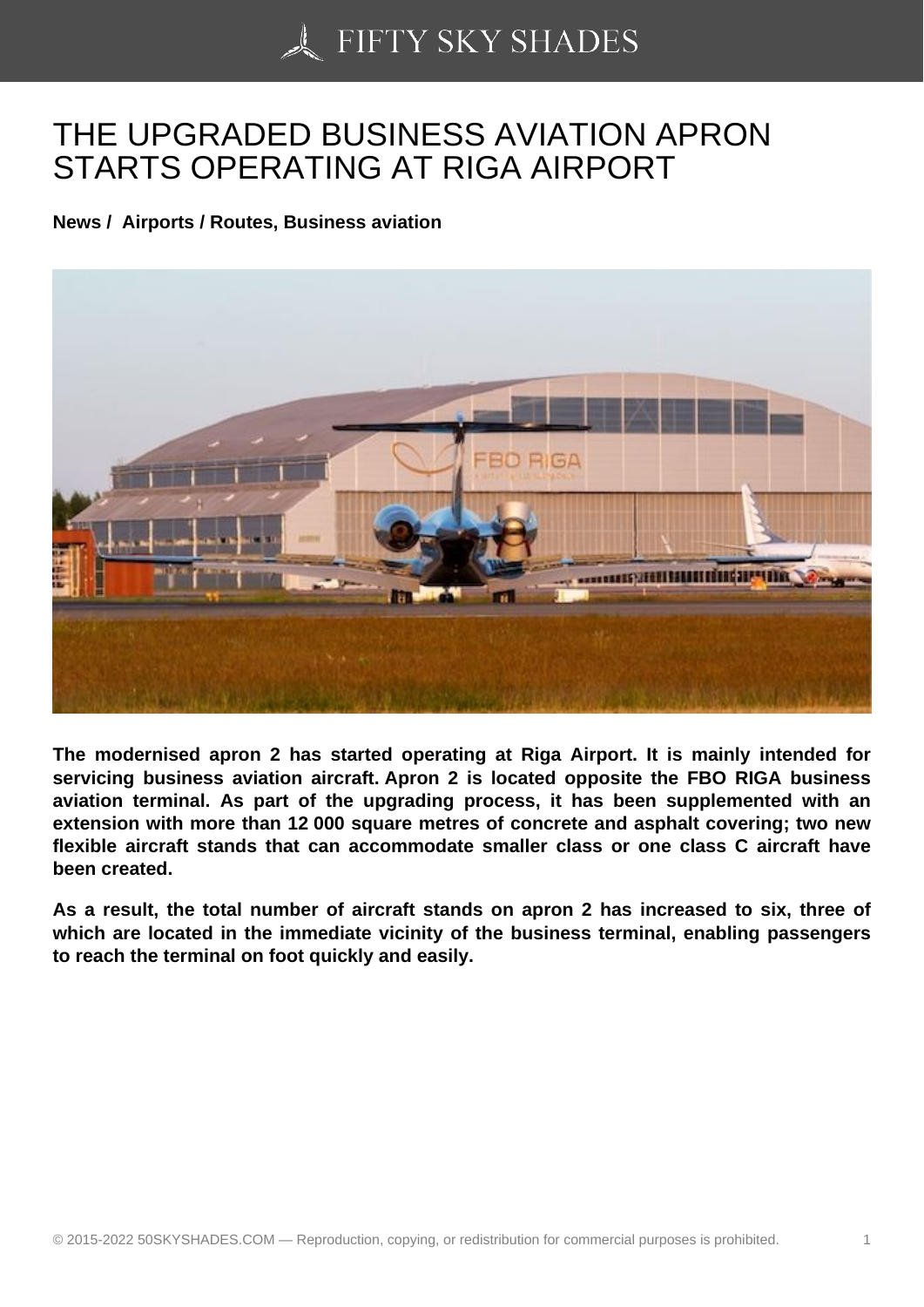

As part of the project, the Airport also modernised part of the current apron 2, engineering networks and lighting system. The work was carried out by ACB, a joint stock company selected in an open tender procedure. The total cost of the project is 2.5 million euros and it is one of the investment projects that Riga Airport is implementing this year in order to diversify its business and increase competitiveness, using the opportunities provided by the pandemic to carry out intensive construction works in the Airport area.



Due to the impact of the Covid-19 pandemic, in the conditions of reduced regular passenger traffic, business aviation is one of the fastest growing segments at Riga Airport – in the 11 months of this year, the number of such flights has increased by almost 80% at Riga Airport. There are two business aviation terminals at the Airport – FBO RIGA and Capital Handling, which provide services to business aircraft and passengers, as well as maintenance and other services.